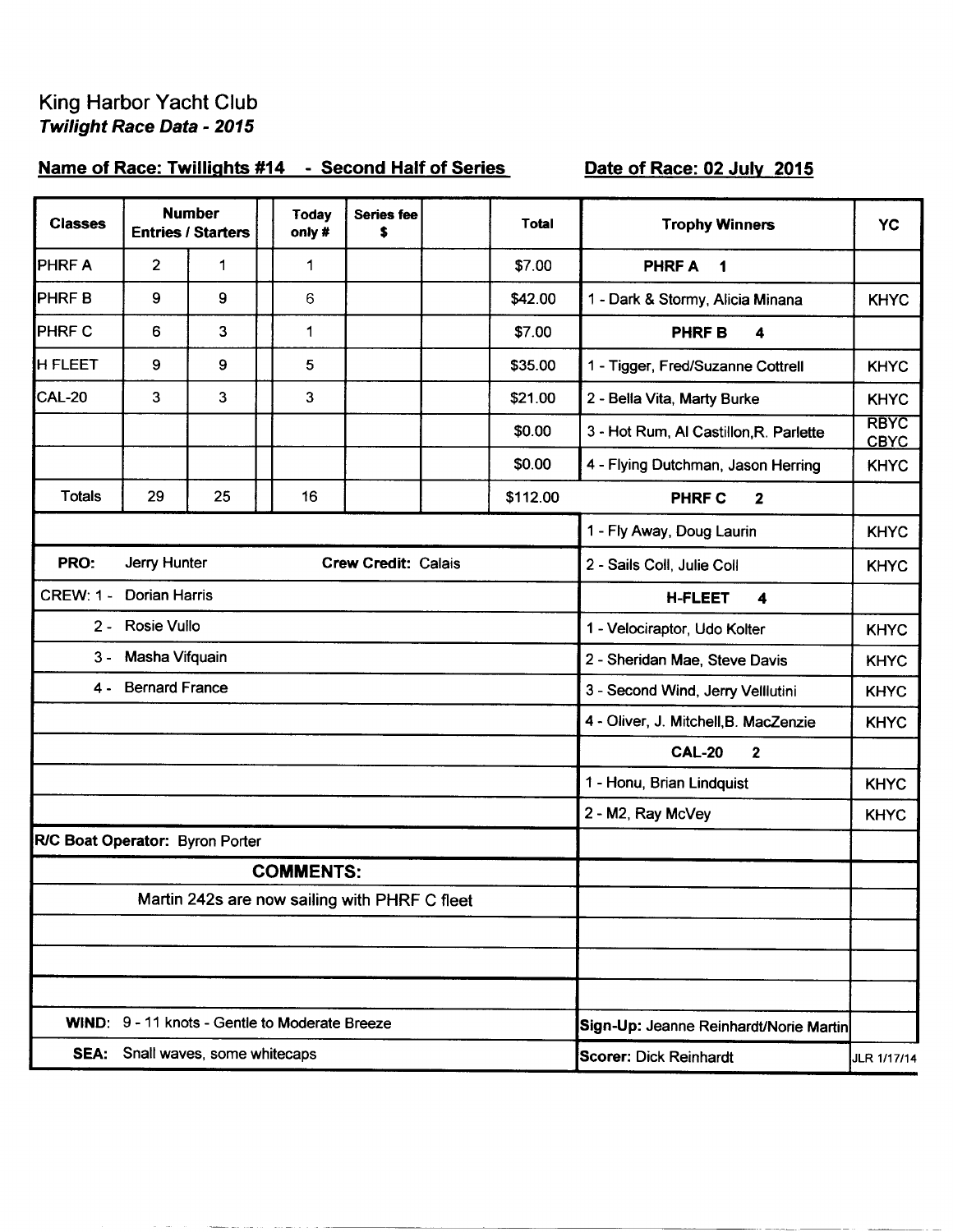

PHRF-A

PHRE-B

**PHRF-C** 

**Cal 20** 

| <u>Rank</u>    | Sail No. | <b>Boat</b>                        |                                | <b>Rating</b> | <b>Time</b> | <b>Time</b> | <b>Boat Type</b> | Club        |  |
|----------------|----------|------------------------------------|--------------------------------|---------------|-------------|-------------|------------------|-------------|--|
|                |          | Time on Time / Start Time 18:20:00 |                                |               |             |             |                  |             |  |
| 1              | 129      | Dark & Stormy                      | Alicia Minana                  | 48            | 19:14:35    | 00:59:20    | Henderson 30     | <b>KHYC</b> |  |
|                |          | Time on Time / Start Time 18:20:00 |                                |               |             |             |                  |             |  |
| $\mathbf{1}$   | 42757    | Tigger $(*)$                       | Fred & Suzanne Cottrell        | 84            | 19:15:48    | 00:57:12    | J 33             | <b>KHYC</b> |  |
| $\overline{2}$ | 56136    | Bella Vita [*]                     | Marty Burke                    | 75            | 19:15:27    | 00:57:40    | Ben 36.7         | <b>KHYC</b> |  |
| $\mathfrak{Z}$ | 57990    | Hot Rum                            | Al Castillon/ Richard Parlett  | 117           | 19:19:56    | 00:58:24    | <b>CF33</b>      | RBYC/CB     |  |
| $\overline{4}$ | 87027    | Flying Dutchman (*                 | Jason Herring/ R.Van Kreuninge | 90            | 19:21:02    | 01:01:59    | Hobie 33         | <b>KHYC</b> |  |
| 5              | 97626    | Nitro                              | Matt Bartley                   | 84            | 19:20:48    | 01:02:20    | J 33             | <b>KHYC</b> |  |
| 6.5            | 46879    | Noah Genda                         | Wilfred Poiesz                 | 81            | 19:20:32    | 01:02:21    | Bravera 29       | <b>KHYC</b> |  |
| 6.5            | 87309    | Priorities (*)                     | Bob Cole                       | 99            | 19:22:15    | 01:02:21    | Olson 30         | <b>KHYC</b> |  |
| 8              | 46192    | H <sub>2</sub> Blue                | Ross Moore                     | 108           | 19:23:44    | 01:02:58    | J 92             | <b>KHYC</b> |  |
| 9              | 54       | <b>USA54</b>                       | Charlie Bielecki               | 96            | 19:25:40    | 01:06:04    | Melges 24        | <b>KHYC</b> |  |
|                |          | Time on Time / Start Time 18:25:00 |                                |               |             |             |                  |             |  |
| $\mathbf{1}$   | 97228    | Fly Away (DL)                      | Doug Laurin                    | 150           | 19:17:41    | 00:48:55    | Martin 242       | <b>KHYC</b> |  |
| $\overline{c}$ | 207      | Sails Coll (*)                     | Julie Coll                     | 150           | 19:19:06    | 00:50:14    | Martin 242       | <b>KHYC</b> |  |
| 3              | 97850    | No Way !! $(*)$                    | Don Souther                    | 138           | 19:18:26    | 00:50:29    | $B-25$           | <b>KHYC</b> |  |
|                |          | One Design                         |                                |               |             |             |                  |             |  |
|                | 1559     | Honu                               | Burr Hope/ Brian Lindquist     |               |             |             | Cal 20           | <b>KHYC</b> |  |